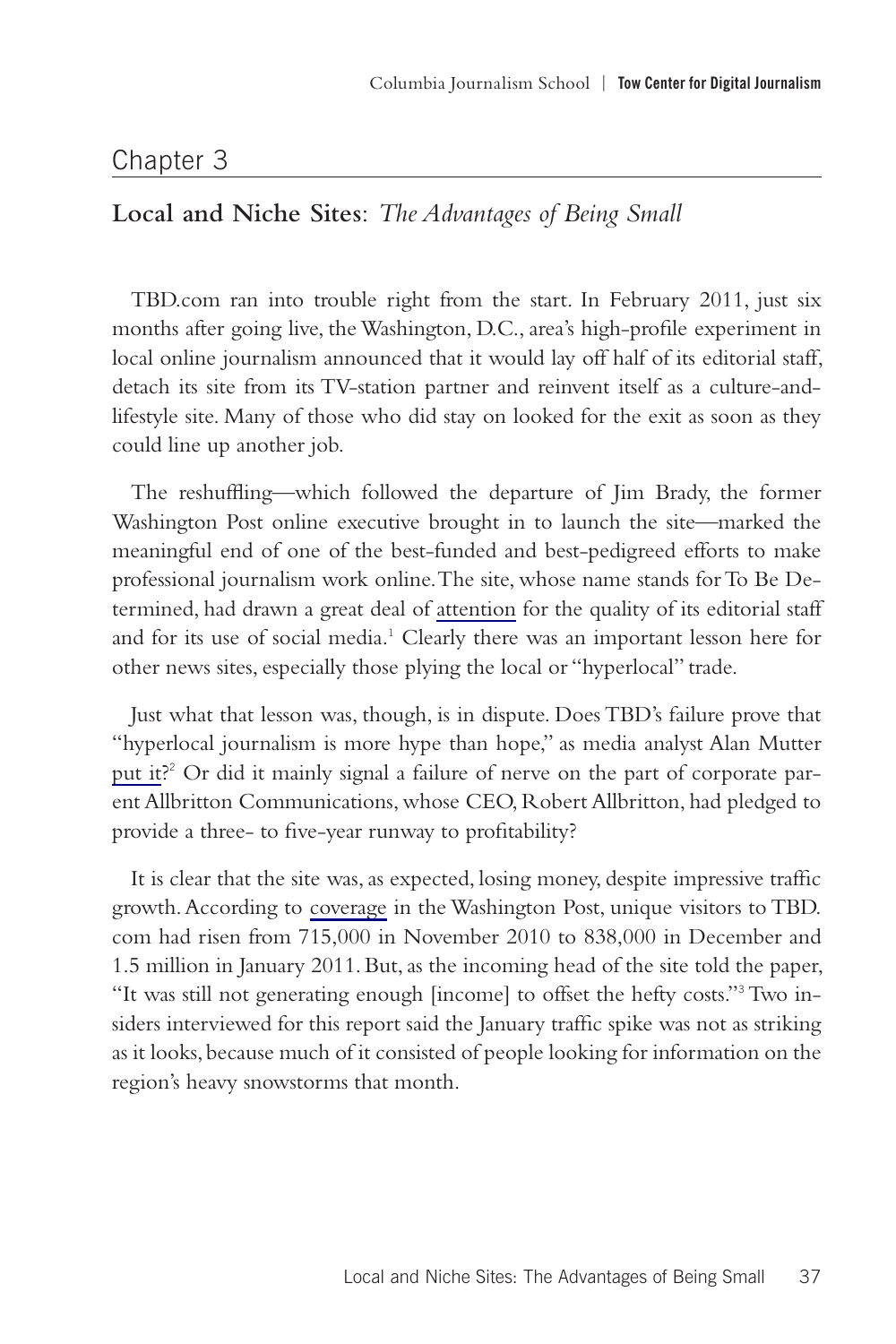Nobody involved has revealed the precise size of TBD's losses. Saul Carlin, an Allbritton executive involved with TBD from the start, would say only that "traffic and revenue were being closely monitored. As a result, a change in management was necessary."

Brady says the picture was not that grim. The site had been budgeted to earn revenue "in the low millions" in year one; he argues it was on track to reach perhaps 75 percent of that goal. "The situation wasn't great when I left, but it wasn't catastrophic either," he says.

Mutter, a former journalist and media executive, took the shortfall as a demonstration of a fundamental misalignment between the expense of producing local reporting and the potential online revenue from it, because of the built-in constraints of small audiences and puny ad rates. Various hyperlocal flameouts support this thesis: among others, the Washington Post's Loudoun Extra and the shuttered New York Times site for suburban New Jersey, whose audience was handed off to local start-up Baristanet.

Still, mistakes were made. Brady has said repeatedly that resistance from the site's broadcast partner WJLA, the Allbritton-owned ABC affiliate in Washington, proved a major hurdle. Both Brady and Steve Buttry, TBD's director of community engagement, said the TV staff was unhappy to see its website rolled into TBD.com—which linked out heavily to other media outlets—and that the station failed to promote TBD wholeheartedly on the air.

"The first time we linked out to another TV site, that was a major collision," says Buttry. He adds that TBD linked out more moderately after that and gave the TV news staff a "heads-up" when it planned to point to a story that WJLA had missed. "The lesson from our experience is that the legacy culture is powerful and ingrained," he says. "Whenever its revenue stream might be endangered or disrupted, it's going to have a big influence on decisions."

The most important example of that influence was the decision to fold TBD's ad sales staff into WJLA's, which led to the departure of the small digital sales team that Brady had assembled. "Selling digital is hard. I was adamant that the only way to be successful was to keep the sales force separate," he says. The tension was visible from the start, Brady adds; an example is an ambitious launch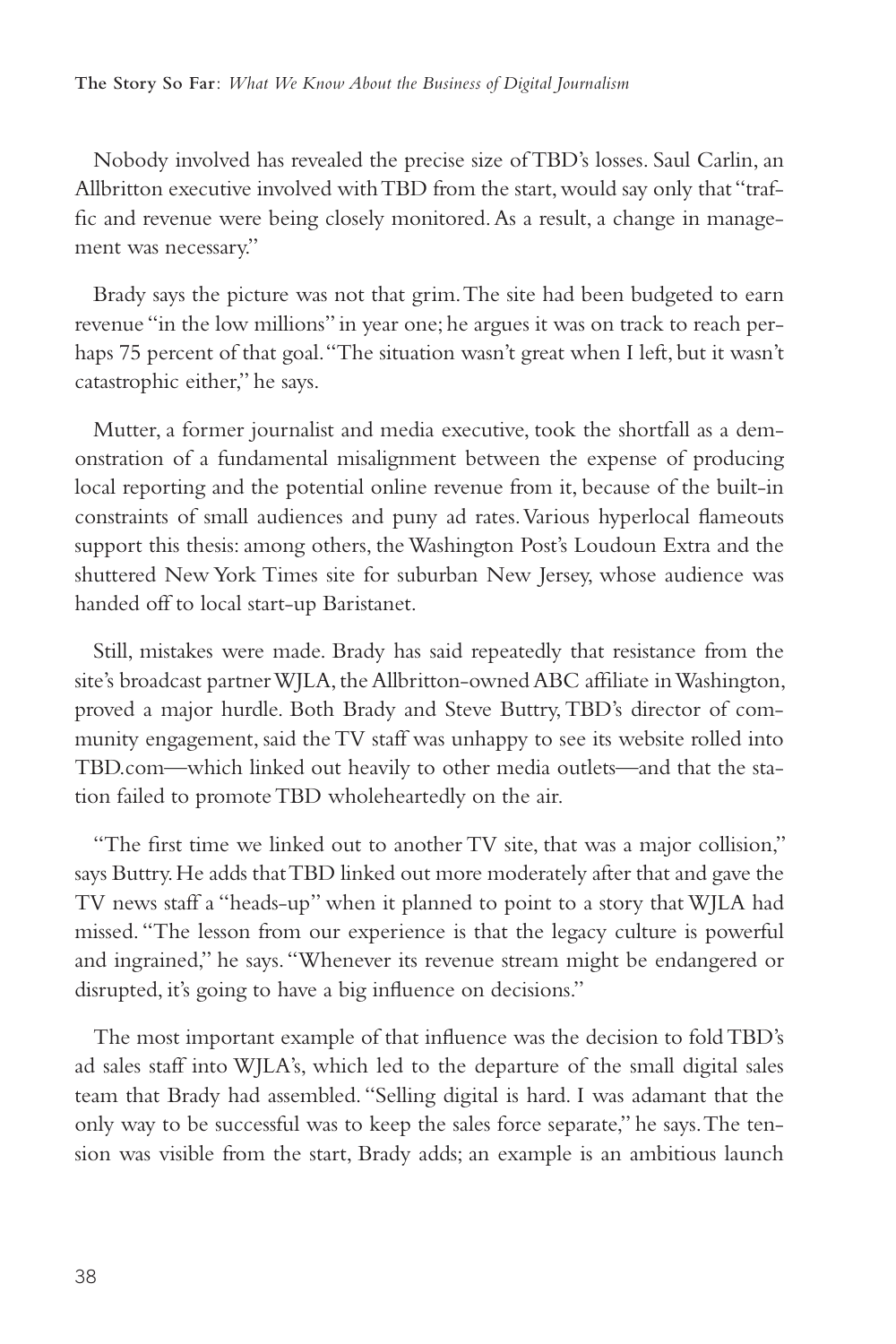sponsorship of more than \$75,000 that his sales team planned to pitch to a local car dealership. WJLA intervened, arguing that it would damage a valuable relationship between the dealer and the TV station, Brady says.

"When I was at the Post, we were routinely doing six-figure online deals," Brady says. "If the sales force itself doesn't believe digital is worth it, how are they going to sell it? To just assume nobody would ever spend that much online is insecurity with your own inventory."

Just as revealing as what went wrong is the list of things TBD seemed to have going for it, which help to clarify the intense interest local online news ventures have drawn for the last five years. Most important was its association with sister site Politico.com, another well-funded, generously staffed Allbritton venture led by high-profile news veterans. Like Politico, TBD promised to be not just on the Web but "of the Web," in Brady's phrase, meaning that it would link abundantly, deploy social media aggressively and engage closely with users. And like Politico, TBD promised to deliver to its advertisers a well-defined audience—not just generic news consumers, but people intensely interested in the particular news it had to offer. (Still, it is worth keeping in mind that at least through 2009, Politico earned more than half its revenue from its free, ad-supported print edition,<sup>4</sup> with a circulation of [about 32,000](http://www.vanityfair.com/politics/features/2009/08/wolff200908).<sup>5</sup>)

TBD also sought to strike a balance between focus and scale: Visitors would be drawn in by news about their immediate environs or interests, but behind the scenes the operation could reap the "efficiencies" of serving a large metropolitan area. (Brady insists "hyperlocal" is the wrong word for what was really a regional site with a neighborhood interface.) Likewise, the site would include a mix of aggregation and firsthand reporting. To describe the site, Robert Allbritton has used the analogy of a supermarket bringing together items that previously could not be found in one place. Before TBD, he declared when the site launched, finding local news online was "like trying to buy groceries in the old country. First you went to the fishmonger, then to the baker, then to the grocer, and so on."<sup>6</sup>

 Other hyperlocal ventures have tried to apply versions of that idea on a national scale. A good recent example is Main Street Connect, a "national community news company" that went live in 2009 and consists, so far, of 10 sites serving towns in Fairfield County, Conn. The separate sites share editorial resources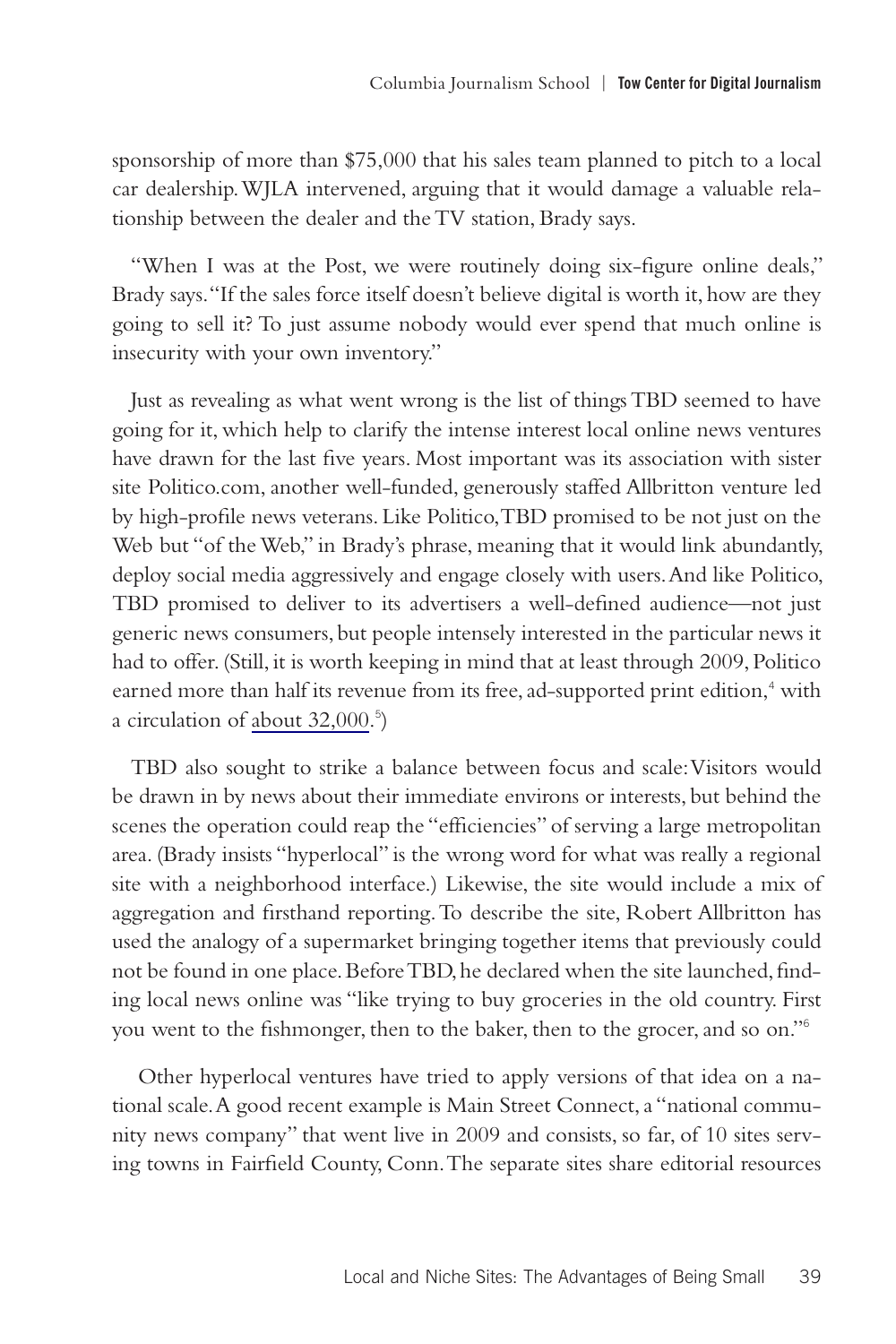(neighboring communities see many of the same articles), technology infrastructure and an ad sales team. "We'll soon be bringing our vision to other groups of towns," Main Street's web site promises. "Watch for us."<sup>7</sup>

By far the grandest of the new hyperlocal journalism ventures is the nationwide Patch network, which was bought by a struggling AOL in 2009. With sites in 700 communities and counting as of March 2011, each led by a local editor making \$40,000 to \$50,000 a year, Patch has turned AOL into one of the biggest sources of new journalism jobs in the country. Visitors to a local Patch site see news and information about a specific community, written and curated by people in that community, whether it's Dublin, Calif., or Dunedin, Fla. (In March 2011, AOL also bought Outside.in, a hyperlocal network that automatically aggregates news, blog posts, police reports and other public data, and says it is in 57,830 neighborhoods. [Reports](http://paidcontent.org/article/419-aol-buying-outside.in/) [suggest](http://www.businessinsider.com/outside-in-2011-3) AOL was interested in the underlying technology more than the business itself.<sup>8</sup>)

To run all of those Patch sites, AOL can count on centralized resources like a massive in-house ad network, a sales force with ties to national brands, and sophisticated search engine optimization technology for maximizing the meaningful lifespan—and thus the economic return—of every piece of content it produces. Like McDonald's, AOL uses sophisticated market research to assess the commercial potential of the communities where it is considering planting the Patch flag. (According to a New Yorker [profile](http://www.newyorker.com/reporting/2011/01/24/110124fa_fact_auletta) of AOL chief executive officer Tim Armstrong, the Patch formula considers 59 factors, from average incomes to voter turnout.<sup>9</sup>)

The same infrastructure supports AOL's growing stable of niche or "vertical" content sites, anchored by acquisitions such as the martial-arts blog MMAFighting.com, the tech-industry site TechCrunch and the sprawling Huffington Post, which AOL bought for \$315 million in 2011. It's no exaggeration to say that AOL, whose original business model (providing dial-up access to the Internet) is badly out of date, has staked its declining fortunes on local and niche journalism.

Why? The underlying logic is the same at AOL as it was at TBD: In a world where much of the daily news has become commodified, only news that people can't find elsewhere will command a loyal audience. This is hardly a novel insight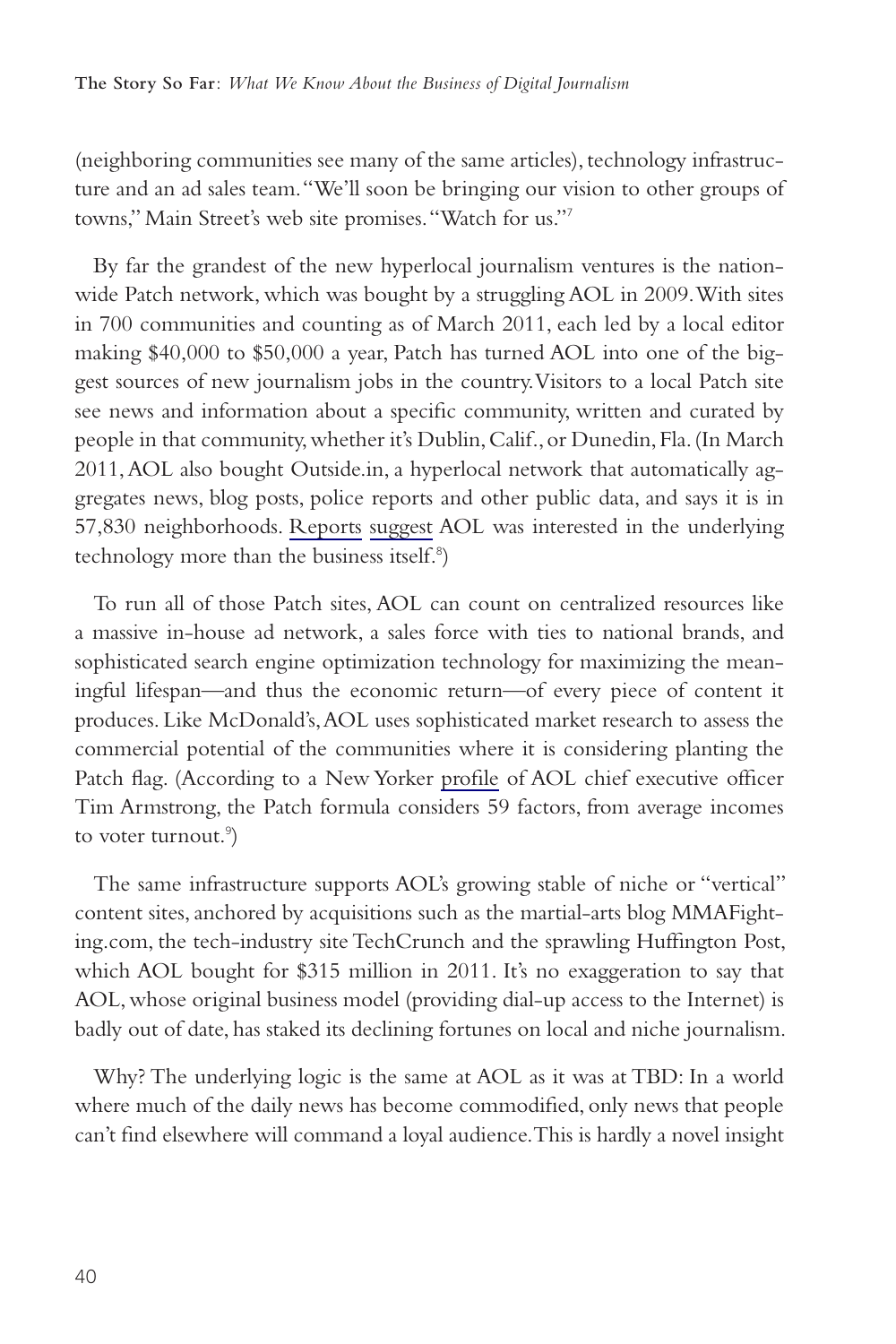among media analysts, who since the late 1990s have pointed to financial news as a rare example of the sort of information that people, and advertisers, will pay for online.

A 2006 [report](http://www.robertpicard.net/PDFFiles/ValueCreationandNewsOrgs.pdf) on "value creation" in journalism, from Harvard's Kennedy School of Government, put the lesson bluntly: "specialize or localize."<sup>10</sup> As the report explained, "Because of the increasing range of information sources, greater abilities to access material from anyplace at anytime, and requirements to create tight bonds that lead to loyal consumers, news organizations will have to move away from the unfocused, something-for-everyone, one-size-fits-no-one news products characteristic of the second half of the twentieth century."

 Of course, not every news outlet can be the Financial Times or the Wall Street Journal, with long-cultivated expertise in a valuable and time-sensitive brand of information. For most, the clearest path to "adding value" lies in paying closer attention to their immediate community. The Harvard report put this drily: "To be competitive and create economic value, media will need to increase their differentiation, and thus exclusivity. The most effective way to do so is to create value through local coverage that is linked to the lives, aspirations, and understanding of individuals in the locations in which they live. It is this kind of coverage that other news providers cannot do well."

That's the theory. But TBD, Patch, the hyperlocal sites launched by the New York Times and the Washington Post, and many others like them have yet to produce a commercially viable proof-of-concept. The list of success stories in local online news hasn't changed much in recent years; it contains mainly small, grass-roots community sites. If nonprofit ventures with significant foundation funding, such as MinnPost and the Voice of San Diego, are removed from the list, most of what's left are Baristanet, Alaska Dispatch, The Batavian, West Seattle Blog and a few others.

These ventures vary in their business models and the kind of journalism they produce. What they have in common is limited resources, a narrow coverage footprint and no claim to the corporate efficiencies of their larger peers.

\* \* \*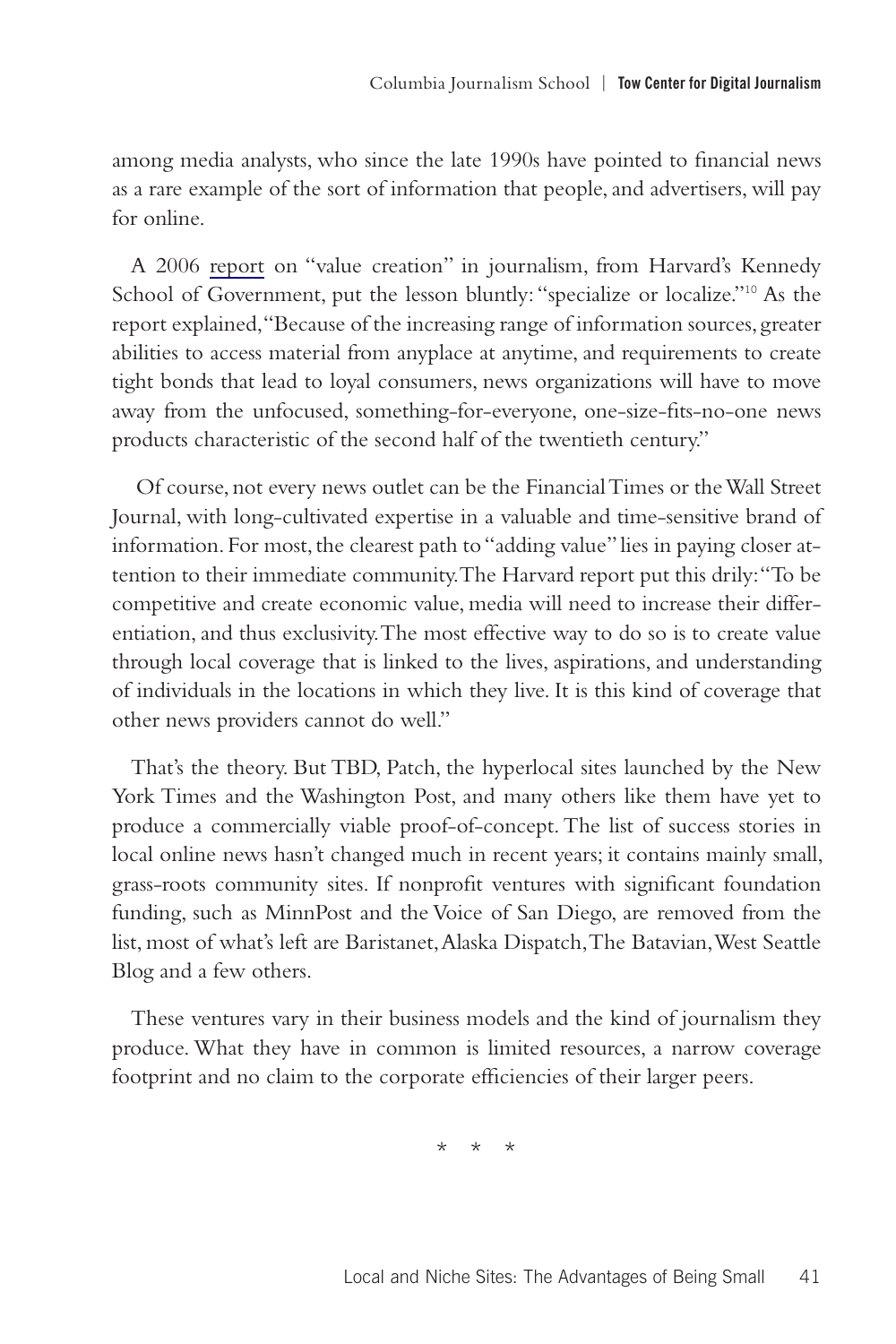Alaska Dispatch is a statewide news site launched in 2008 by the husbandand-wife reporting team of Tony Hopfinger and Amanda Coyne. In 2009, philanthropist and former *U.S. News & World Report* executive Alice Rogoff bought a majority share; the founders stayed on as editors, and the Dispatch was relaunched with a mandate to build up a newsroom and dedicate itself to serious political journalism.

Today the site has a full-time editorial and Web staff of 10, up from just two at launch. It also uses paid freelancers. Total staff costs run in the neighborhood of \$650,000 per year. The Dispatch saves money by avoiding print and delivery costs, which is an especially serious expense for dailies in Alaska. In late 2008 the Dispatch's print rival, the Anchorage Daily News, ended rural air delivery to the state's remote outposts.

Rogoff says the Dispatch doesn't stint on the costs of covering the Alaskan frontier. The newsroom is attached to an airplane hangar in Anchorage, and access to Rogoff's airplane has made it easier to cover distant events like the Iditarod sled race. (The Dispatch also [drew praise](http://www.ajr.org/article_printable.asp?id=4981) for its reporting on the 2008 Point Hope caribou massacre and subsequent trial.<sup>11</sup>) Tony Hopfinger says the site focuses on statewide political news and analysis—exactly what many small dailies have cut in favor of covering murders and car wrecks.

The site's founders say that commercial success is integral to the mission of the Alaska Dispatch. Even the "About Us" page repeats the message: "Because the owners of the Alaska Dispatch believe that journalism must and will ultimately pay for itself, the site is a for-profit enterprise, relying on online advertising and sponsorship." When she became publisher, Rogoff committed to backing the site until it turns a profit, which she expected to happen in three years. Now, about two years in, she won't disclose financial details but says the Dispatch is on track to meet its goals.

The Dispatch does appear to have found a niche in Alaska's news ecosystem. Roughly 125,000 unique visitors generate more than 1 million page views each month, impressive statistics in a state of just over 700,000 inhabitants. According to Hopfinger, the site has about 30 to 40 advertisers at a time; its ad rates run from \$150 to \$1,550 per month, with a guaranteed minimum of 75,000 impres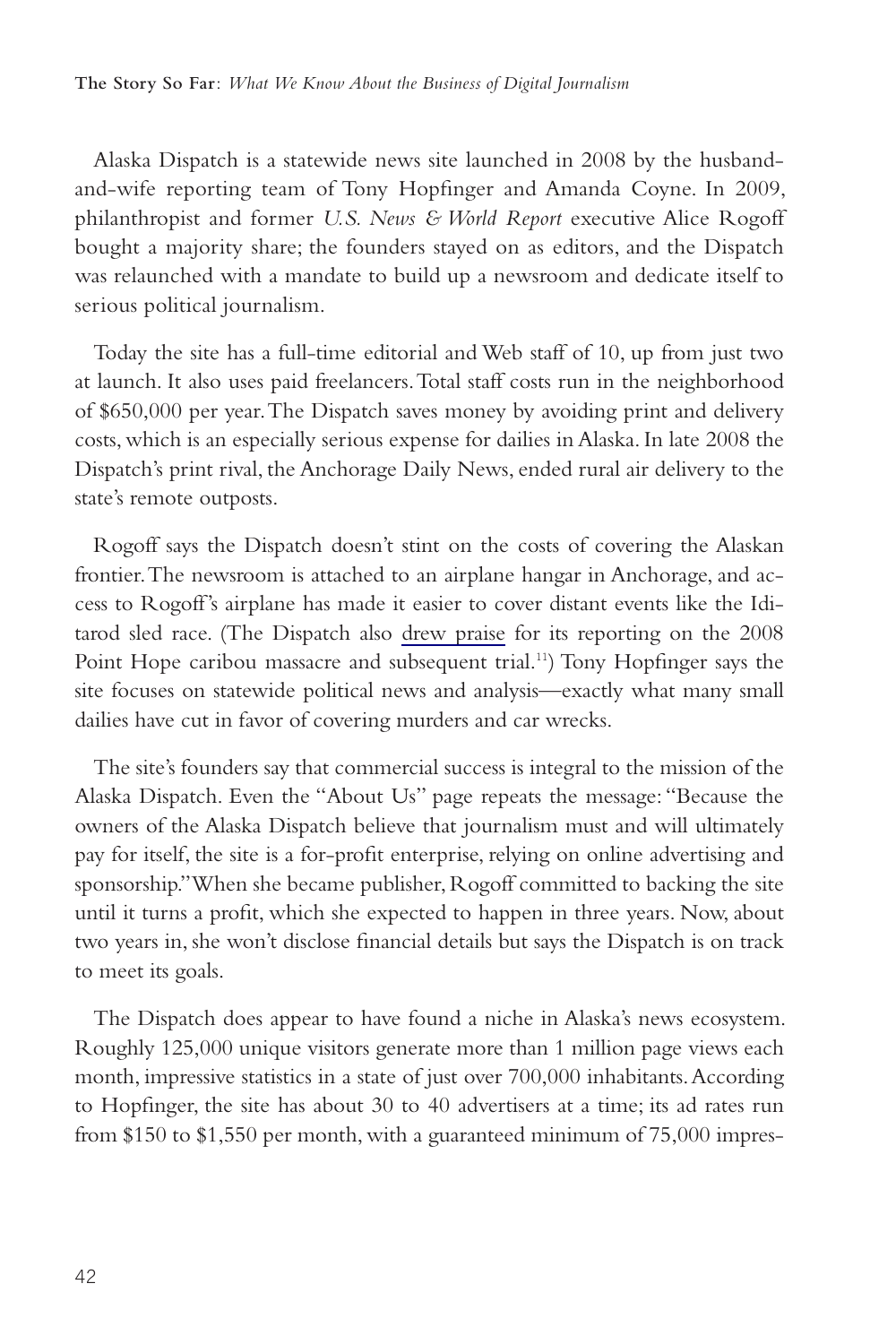sions. Though pricing is by the month, the site will oblige advertisers who would rather buy by the amount of traffic—hence the guarantee. And the Dispatch's modest entry-level rates compare favorably with print alternatives.

One of the Dispatch's biggest challenges has been to forecast the amount of ad space, or inventory, it will have each month, because this fluctuates greatly depending on how much traffic the site gets. On occasion, the site has had to turn advertisers away. To deepen and diversify its inventory without taking on too much risk in increased editorial costs, Hopfinger plans to bring established Alaskan blogs into the Dispatch under a revenue-sharing agreement.

At first glance, the statewide profile of the Dispatch seems to set it apart from smaller local sites. But Rogoff and Hopfinger stress that Alaska's agenda-setters constitute a kind of village, one spread among Anchorage, Juneau, Washington and Houston. They share a narrow and well-defined set of interests: federal funding, government regulation, the oil industry (hence the Houston link), transportation, Sarah Palin and so on. One of the site's most successful features is its "Bush Pilot" blog, focused on the small-scale aviation so critical to Alaskan life.

"It's like a small town," Hopfinger says. "The flipside of that is there are fewer people and fewer businesses." But he adds that the Dispatch has benefited from the kind of boosterism that smaller community sites enjoy. "You get an opportunity as an underdog. People want to see us succeed," he says.

An emphasis on a small and well-defined community sets apart most of the online-only local news outlets that began to dot the Web about five years ago. These run, generally, from professionally staffed hard-news outlets such as the Dispatch to news-oriented community blogs like Baristanet and West Seattle Blog. Wherever each site falls along that spectrum, none of these grass-roots ventures has either the assets or the built-in costs of local sites backed by established newspapers or television stations. (For a detailed discussion of costs, see Chapter 7.)

The grass-roots sites also face a different set of problems than do large-scale, networked hyperlocal ventures such as Patch, and, to a lesser extent, the original TBD. Patch is hardly a legacy newsroom. But it does have to succeed on a scale that justifies AOL's vast editorial, infrastructural and ad-sales investments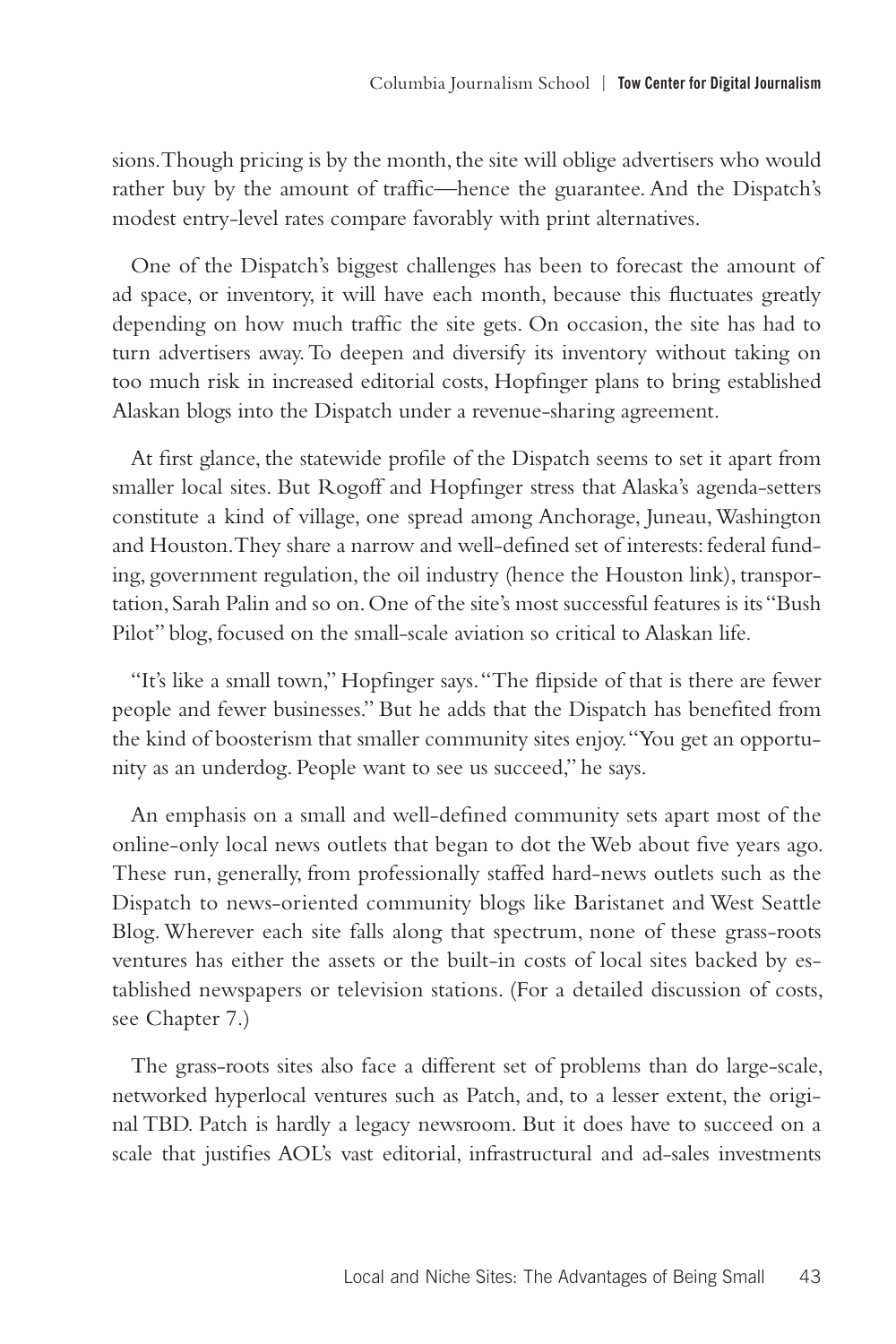(and that compensates for the company's declining income as an Internet service provider.) If only a few of the 700-plus Patch sites take root and thrive in their communities, that won't be enough for the enterprise to succeed; for the business to make sense, the bulk of them have to work.

## **Landscape of local online news**

Local and "hyperlocal" news sites vary both in their coverage footprint and in their affiliation with traditional print or broadcast outlets. Many of the success stories in online journalism appear in the bottom left quadrant: small, grass-roots ventures without corporate backing or ties to established newsrooms.



SOURCE: Authors' analysis

These distinctions suggest two axes for plotting the local news ventures working online, depicted in the chart shown here. The vertical axis distinguishes online-only outlets from those that also have traditional print or broadcast assets. The horizontal axis arrays organizations according to their editorial footprint: single-site, hyperlocal outlets covering a community or neighborhood; sites or small site networks covering a cluster of communities; and site networks with a regional or national scale.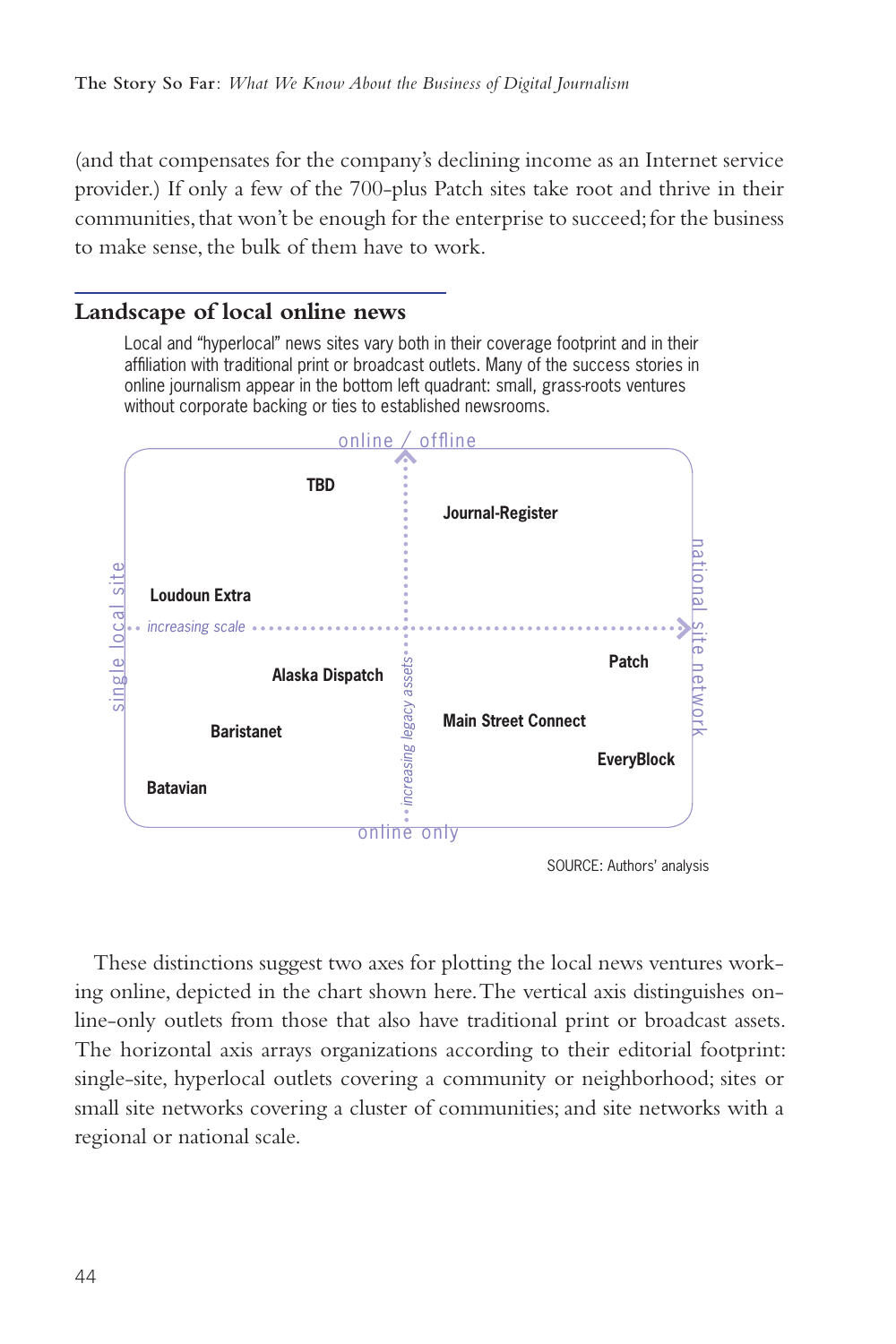The local news sites on the top half the chart are tied to substantial legacy operations, whether they are based in one city or spread across a chain of newsrooms that share back-end resources. These sites enjoy the same advantage in serving their local audiences that the New York Times site does in delivering national news online: access to the editorial resources of established professional newsrooms. But that editorial product published online yields only a tiny fraction of the ad revenue that it does in print or broadcast. The health of these sites is effectively wedded to the health of their traditional parents.

The hyperlocal networks in the bottom right quadrant don't have legacy newsrooms to draw on. They must either build an editorial staff from scratch, like Patch and Main Street Connect, or cull local information from public sources and other sites, as do EveryBlock (now owned by MSNBC) and Outside.in. Their key asset lies, potentially, in uniting hundreds or thousands of hyperlocal channels with back-end infrastructure for selling and serving advertising.

It is easy to understand the argument that these networks ought to occupy the sweet spot for hyperlocal news. Like a stable of trade publications or a chain of small newspapers, Patch can pull together a large audience out of many small ones. Its size should confer advantages unavailable to local competitors in the individual markets where it operates: lower costs, better technology, access to bigger advertisers and so on. And as noted above, those markets have been carefully selected for their commercial potential.

The bottom left quadrant is the source of the most surprising lessons about building commercially viable journalism online. The independent, locally grown news sites that populate this quadrant would seem to be at a clear disadvantage. They lack the editorial backing from established newsrooms that many competitors enjoy. Their infrastructure costs—bandwidth, content management, ad serving and so on—are fixed and cannot be shared across a network. They lack what has been considered a crucial element of success in the media business: scale.

That several of these grass-roots sites have nevertheless built viable businesses raises two questions. The most obvious one is how they have managed to make ad revenue align with expenses. But just as important—and perhaps still to be determined—is whether their model can support serious accountability journalism.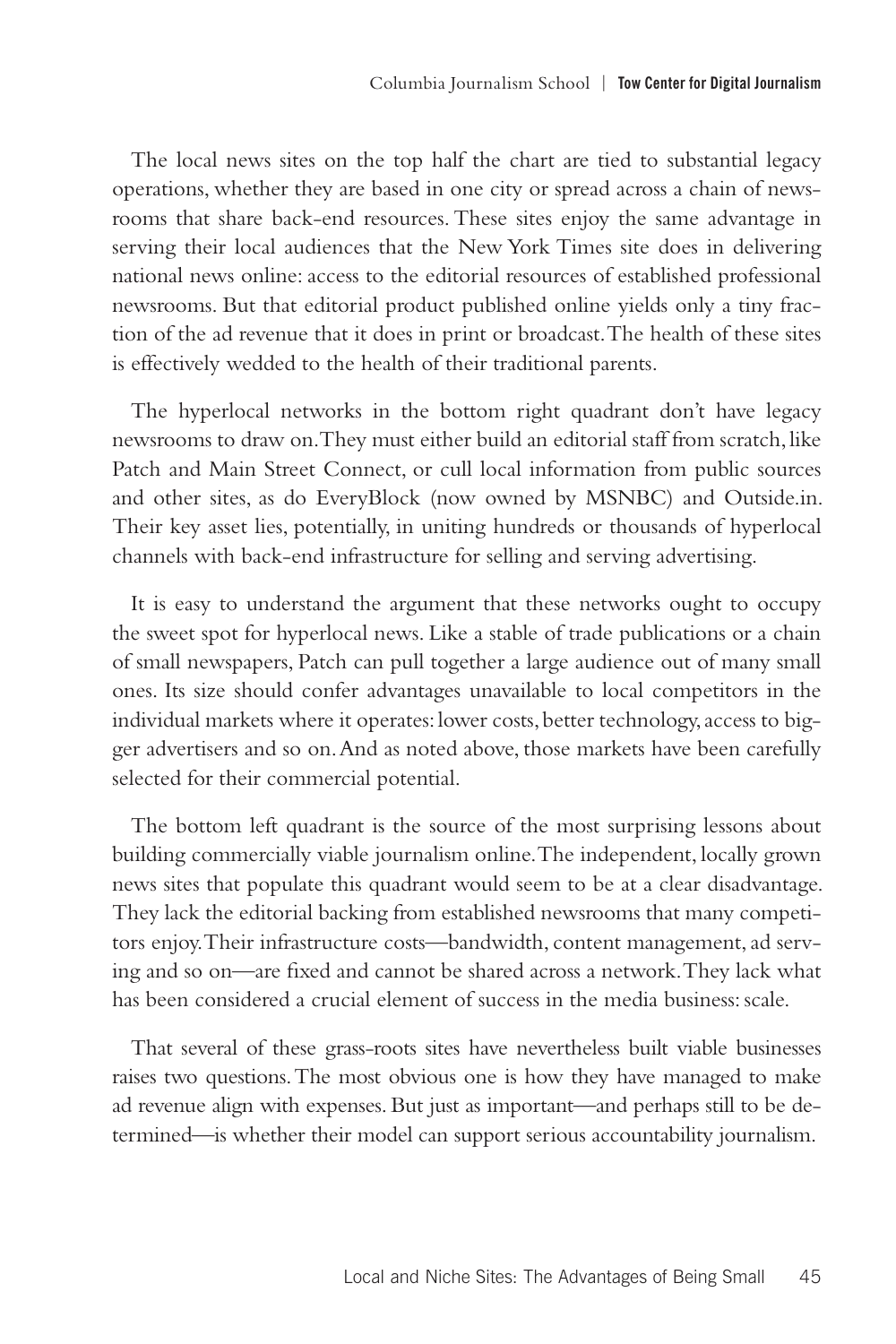\* \* \*

The city of Batavia, N.Y., is unlikely to show up on AOL's carefully calculated list of promising Patch sites. It is a Rust Belt community of just 16,000 people in the western end of the state, about 50 miles from Buffalo. The prison system is one of the few growth sectors in what was once a thriving industrial center, and Batavia's downtown merchants have struggled to compete with big-box retailers.

When The Batavian's website went live in May 2008, the local paper, the Batavia Daily News (owned by the Johnson Newspaper Corp.) didn't have a website. (It does now.) Gatehouse Media, which publishes small dailies, weeklies and "shoppers" around the country, launched The Batavian as an experiment in online-only publishing. In addition to hiring two reporters, who are no longer there, Gatehouse provided its in-house digital guru, Howard Owens, who became the new site's publisher. In early 2009 Gatehouse laid Owens off and he assumed ownership of The Batavian, which runs as an independent site with no editorial or business ties to other publications.

Three years after going live, The Batavian, according to Owens, is profitable. It offers a promising example of local online journalism. The site has grown from fewer than 2,000 unique visitors per day in 2008 to roughly 6,000 now, generating close to 600,000 page views each month. Owens won't say what it costs to run, but The Batavian operates with a skeleton staff: Owens, his wife, and two part-time employees, in addition to freelancers who are paid a small sum per story. The site posts about five short reported stories per day, and additional bulletins or photo pieces.

Most impressively, The Batavian has about 100 advertisers at any time—up from just three in 2008—and pulled in between \$100,000 and \$150,000 in ad revenue in 2010, Owens says. He aims to double ad income in 2011 and to hire one or two full-time employees. "I don't really have to sell anymore—they call me," he says of local advertisers. "It's driven by word of mouth."

One factor driving that word of mouth is The Batavian's modest advertising rates. The site eschews pricing by traffic completely; instead it charges a flat fee of \$40 to \$260 per month (though one premium package runs as high as \$400).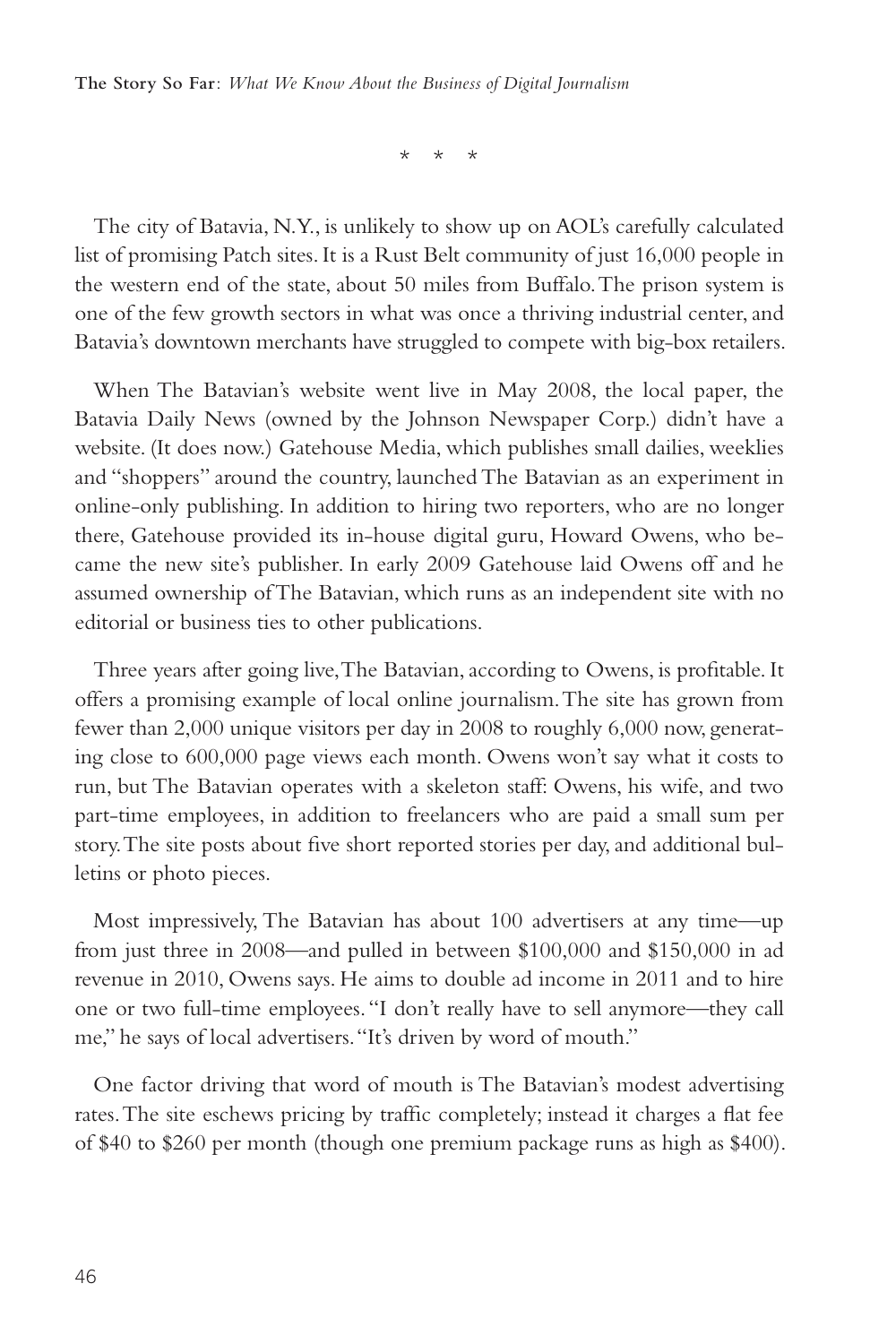Owens estimates that a month's run on his site would buy just one day's placement in his print competitor, the Daily News. "I wanted it to be an easy decision," he says. "What's another \$200?"

Online, of course, the supply of space available to sell to advertisers increases with traffic, because "impressions" are the unit of measurement. A small site like The Batavian would be hard-pressed to support 100 advertisers with the top-ofpage banner model used by many large metro dailies. With one major banner per page, each sponsor would get just 6,000 impressions per month, or \$30 worth at a fairly generous \$5 cost-per-thousand. (In 2010 comScore found<sup>12</sup> that average newspaper CPMs were \$7 nationwide, though its [analysis](http://www.comscore.com/Press_Events/Press_Releases/2010/6/The_New_York_Times_Ranks_as_Top_Online_Newspaper_According_to_May_2010_U.S._comScore_Media_Metrix_Data) included the largest newspapers and newspaper chains in the country; small local outlets tend to have lower rates.) At that rate, the site would earn \$36,000 a year. If there were two big banners on each page, annual revenue would rise to \$72,000.

Instead, Owens runs the site like a "pennysaver"—every advertiser appears on each page, in long columns running down both sides of the site. Their positions rotate during the day to make sure every merchant spends some time near the top. And to encourage scrolling, every article appears in full on the site's front page, with the most recent items at the top. It is possible to absorb all of the day's news without ever clicking beyond the home page. Owens doesn't have to worry about driving traffic to various corners of the site to deliver impressions to different advertisers. He designed this approach based on his experience at three newspaper companies, with access to online data for more than 100 local papers. "I saw that it's very hard to get people to move past the home page," he explains. "So I decided to base my business on that."

A national brand probably would not place its ad alongside 100 others. But Batavia's merchants have the sense that they are sponsoring a popular local resource at a reasonable price. Local boosterism makes a difference, Owens insists: "Some advertisers just want to support community." His advertisers rarely ask about click-through rates, though Owens says some are pleased to learn that, say, a total of 80 people clicked on their ad over the course of a month.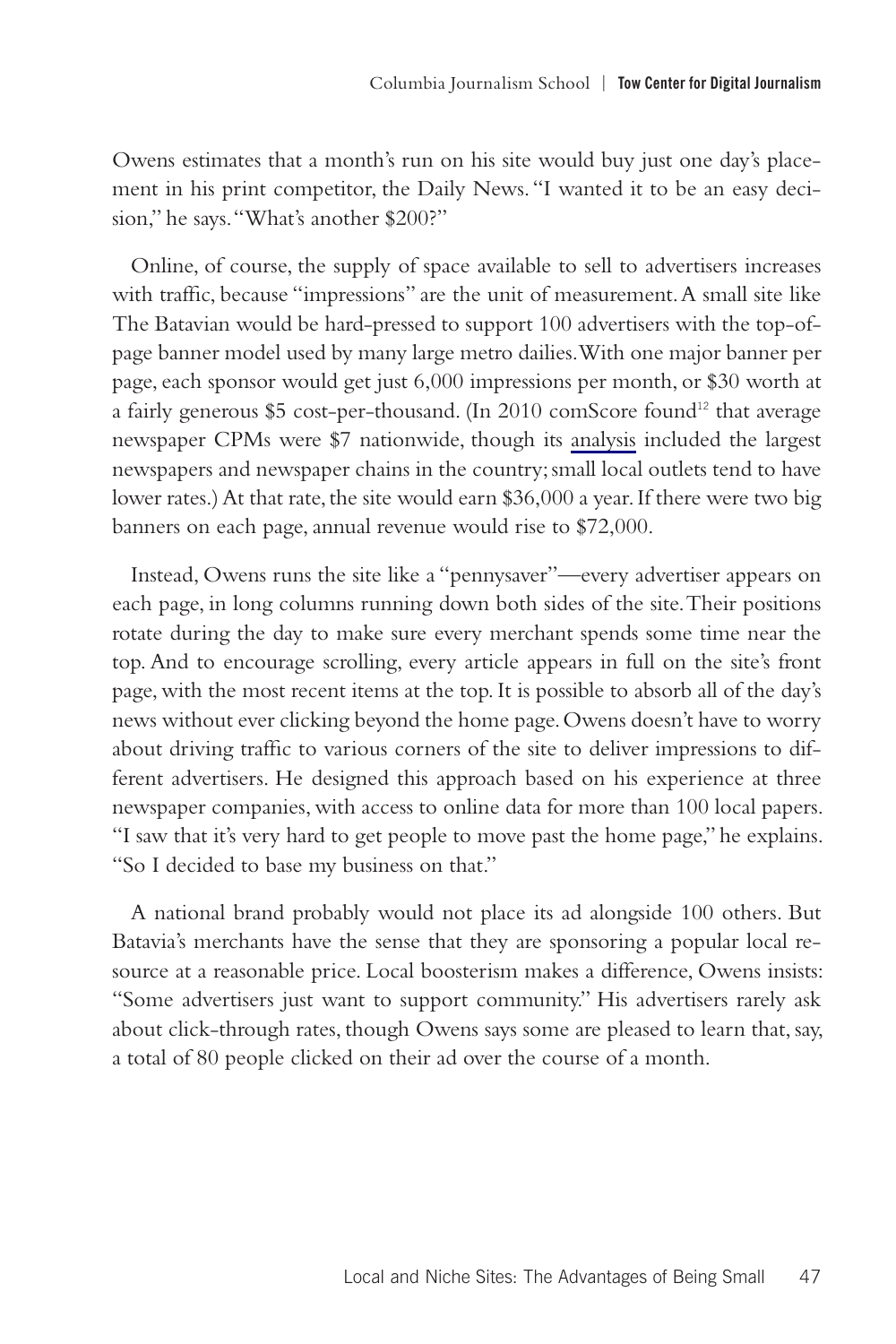A useful metric for evaluating this approach is not CPM, but RPM—revenue per 1,000 impressions. Assuming The Batavian earned \$125,000 in 2010 (the middle of the range Owens claims) and averaged 600,000 page views per month, it achieved an RPM of \$17, an impressive figure for a news site serving a small and far-from-affluent community.

\* \* \*

A similar formula applies at Baristanet, one of the most successful local news sites in the country. Baristanet has one decisive advantage: its audience of affluent, media-savvy professionals in the retail-rich bedroom communities of suburban New Jersey, anchored by the towns of Montclair and Maplewood. (The area scores well on AOL's algorithms—six of the seven towns Baristanet serves have their own Patch sites.)

Baristanet, launched in 2004, keeps costs radically low. Everyone involved with the site has another job—even the two founders, Liz George and Debbie Galant. "Everyone's freelance," George explains. She and Galant act as top editors, giving the final word on every article; one other editor is paid by the month. The rest of the site's dozen or so freelancers—many of whom moonlight from salaried jobs—are paid by the piece, usually about \$50 each. "We don't want long articles," George says. "If they spend half the day on a story, that's too long."

Then there are people who write for free, submitting opinion pieces, comments, bulletins and photos. Baristanet offers roughly the mix of content that a community weekly would; one Friday in March 2011, for instance, some political news about local budgets was sandwiched between pieces on "weekend highlights" for kids and a major markdown at the local cheesemonger. George explains that many smaller items require no reporting at all, just a photo and a blurb. The combination of paid articles, opinion, aggregation, and "things that come in over the transom," yields more than enough material to keep the site fresh, she says.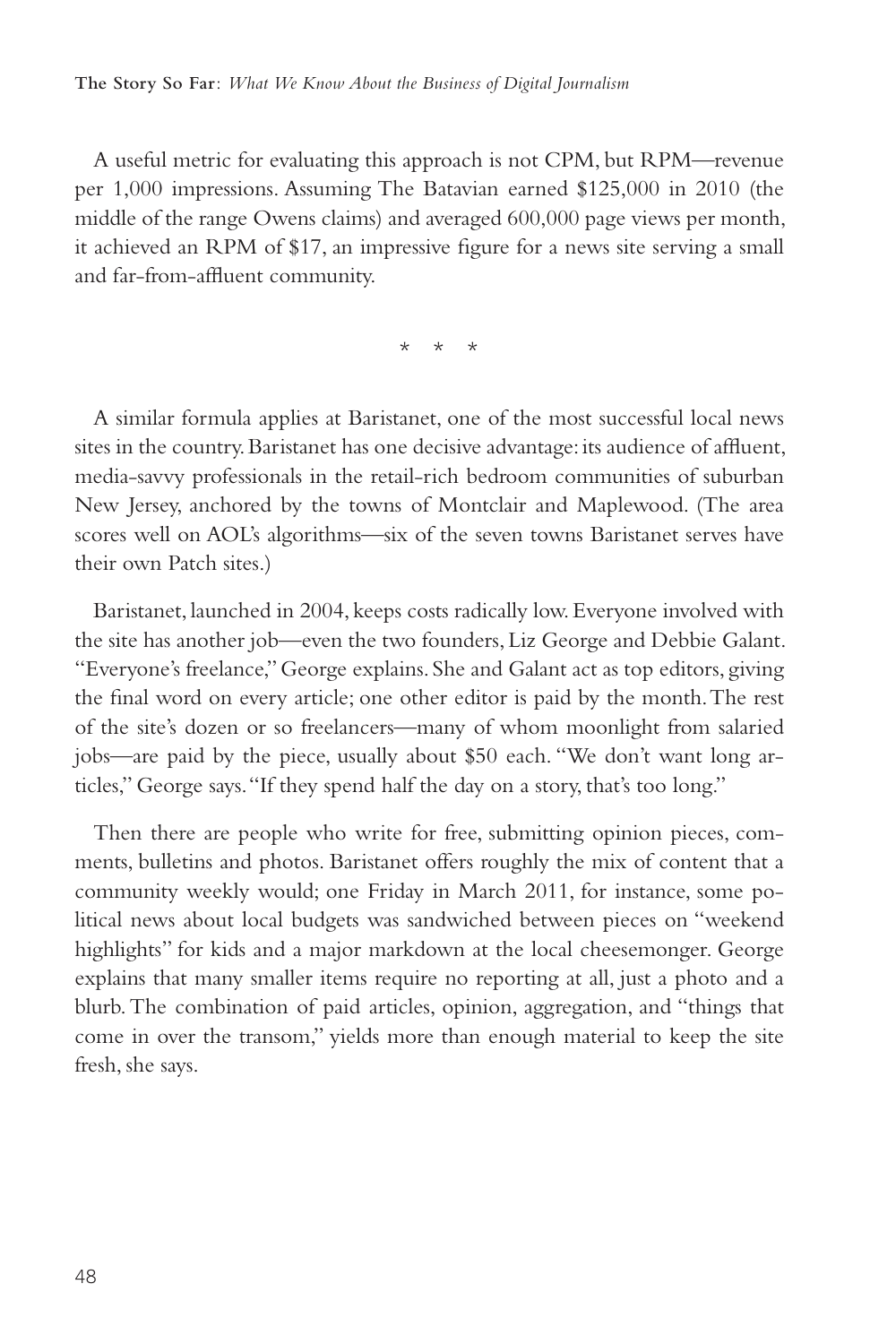Altogether, editorial costs run to \$5,000 or \$6,000 per month—higher than at The Batavian, but still fairly modest for a site that runs about eight longer articles per day and, according to George, attracts 80,000 unique visitors monthly. Most important, costs are far below the roughly \$20,000 in advertising that George says Baristanet pulls in each month. For several years, according to George, the site's profits have provided a sizable second income for the two founders and their hired editor.

Baristanet also eschews cost-per-thousand pricing in favor of a simple calendar model, and, though rates run higher than at the Batavian, an advertiser can get on the site quite cheaply. Merchants pay from \$150 to \$1,600 per month (weekly rates are also available) depending on their ad's size, placement and frequency of rotation. George says businesses in the area have no interest in buying by the impression or by the click, though Baristanet does report such statistics to them.

Because Baristanet rotates ads across its available inventory, a merchant's exposure is limited by the amount of traffic the site gets. According to George, consultants have advised against ad rotation, but so far the hospitals, car dealerships, real estate agents, restaurants and other businesses that advertise on the site don't seem to mind. Merchants occasionally call wondering where their ad is; George advises them to refresh the page a few times until it appears.

As a result, Baristanet achieves an enviable ratio of revenue to traffic. With an average monthly volume of about 475,000 page views, the site enjoys an RPM in the neighborhood of \$42—many times the revenue it would get if it used a standard CPM model. Just as The Batavian's revenue would collapse if merchants complained about being stacked together on a single page, Baristanet could not do the business it does each month if it had to guarantee a hard number of impressions to each advertiser.

It seems fair to assume that the site's appeal to advertisers is not tied to such narrow statistics. George suggests that merchants are paying relatively little to be a part of a one-of-a-kind community resource that enjoys wide recognition in the towns it serves. Baristanet claims to have 53 percent household penetration in its core market of Montclair and has logged more than 300,000 comments since its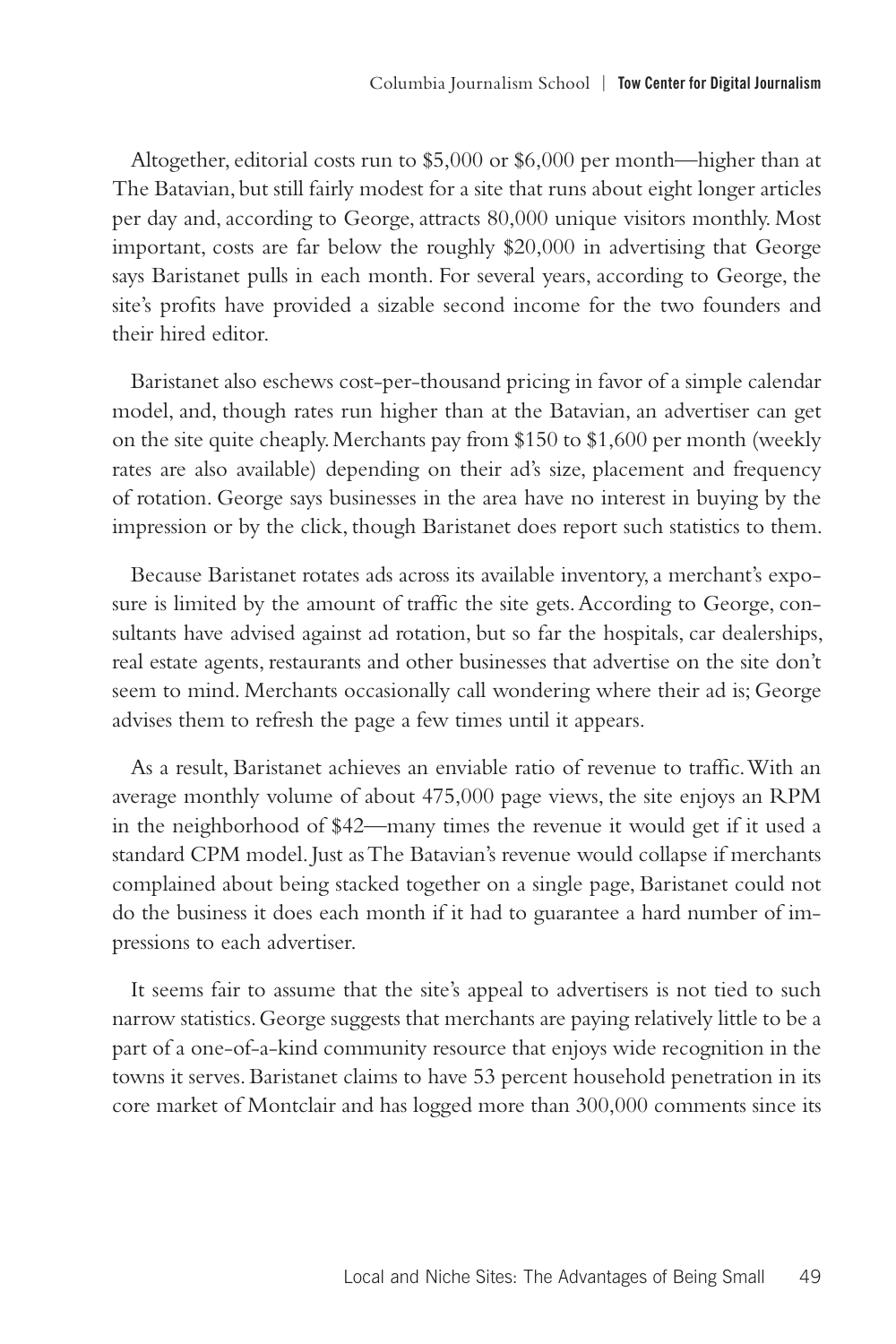inception—roughly one for every other person in all of Essex County(though many come from repeat commenters). "It's been an easy sell," George says. "Everybody wants to partner with us."

\* \* \*

That local online journalism can succeed in such different environments prosperous suburban New Jersey and Rust Belt upstate New York—is an indication that it can be viable elsewhere. A 2010 [survey](http://bit.ly/kIjVwv) of 66 "promising local news sites" around the country, conducted by the Reynolds Journalism Institute at the University of Missouri, found that the top objective of these sites was to "produce original news" and that on average nearly half of their content came from paid staff, rather than, for instance, aggregation or reader contributions.<sup>13</sup>

Advertising was far and away the most important revenue source for these sites, accounting for 45 percent of revenue on average. (Foundation grants came next, at 17 percent of revenue, and reader donations followed at 12 percent.) For 28 of the sites surveyed, advertising supplied three-fourths or more of annual revenue. Fifty-six percent of the sites operated as for-profit ventures, and of these, half reported making a profit the previous year. (It is important to remember these results are entirely self-reported.)

Clear lessons emerge from the experiences of Baristanet, The Batavian and the Alaska Dispatch. First, all three sites have embraced calendar-based advertising pricing systems that yield more revenue than they could expect pricing strictly by the number of impressions. Low prices, anecdotal successes and a sense of community engagement allow local merchants to find value on terms that a national advertiser might reject out of hand. The sites have managed to appeal to local advertisers by selling in terms that work for them. "A lot of advertisers don't understand CPMs," says Victor Wong, CEO of PaperG, a company that helps publishers attract local ads. "They don't understand what a page view means, they don't know when the page ran, they don't trust CPM measurement."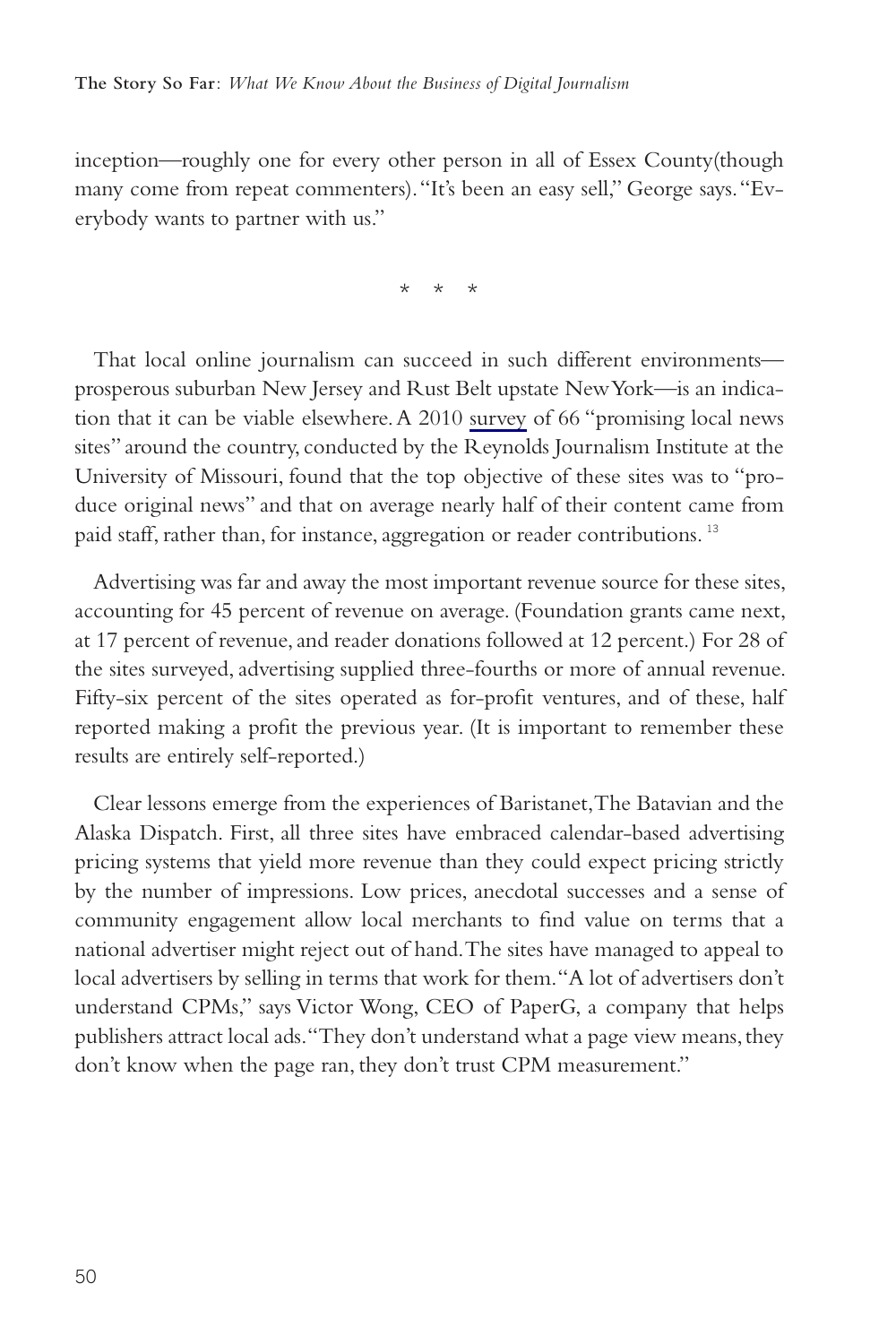But it would be a mistake to see in these examples a formula that any local venture could replicate just by asking merchants for a few hundred dollars each month. Each of these sites filled a vacuum when it launched and has remained popular even as new competitors have appeared. Their real feat is having built sizable audiences on the cheap. The same is true of niche or "vertical" sites that aim for a particular demographic segment or "community of interest," rather than a geographic area.

Henry Blodget's Business Insider (reviewed in detail in Chapter 7) offers a good example: The financial news site reached break-even last year by building a monthly audience of 6 million unique visitors, on a yearly budget of about \$5 million. An even more dramatic example is DailyCandy, the decade-old trendsurfing email newsletter that occupies roughly the same journalistic space online that Lucky magazine does in the print world.

DailyCandy was launched in March 2000 from the kitchen table of Dany Levy, then a young editorial-side veteran of New York magazine and Lucky. Levy's venture offered one of the most bare-bones editorial propositions imaginable: a short daily email alerting readers to something hot—a new cupcake shop, a shoe style—in New York's (and the Internet's) fast-changing retail culture.

"One simple thing in your e-mail inbox that told you one thing you needed to do that day," Levy explained to a Harvard Business Review [blog](http://blogs.hbr.org/tjan/2009/10/dailycandys-accidental-entrepr.html) in 2009. "It was meant to save people time and keep them plugged in. Not everyone can afford to eat at Mario Batali's new place, or some other hot, new restaurant, but this kind of knowledge is cultural currency. It's water-cooler conversation." <sup>14</sup>

That interview came after her company had been bought by Comcast, in the summer of 2008, for a reported \$125 million. By the time of the sale, Daily-Candy had grown from a one-person shop to a company with 55 employees, running 12 editions across the country and reaching a total audience of 2.5 million people—most of them women, and two-thirds of them younger than 35. Financial details were scarce, but an internal email from early investor (and veteran of MTV and AOL) Bob Pittman [reportedly](http://www.businessinsider.com/2008/8/comcast-buys-dailycandy-for-125-million-beats-out-viacom-for-newsletter-business) said the company would reach \$25 million in revenue in 2008, with profits of \$10 million.<sup>15</sup> Analysts had been speculating eagerly about what the company might be worth since 2006, when the Wall Street Journal [reported](http://online.wsj.com/public/article/SB113997217455874332-8imtM6FaRY0lWZY_qPVVUeMl_E4_20060222.html) it was on the auction block at \$100 million.<sup>16</sup>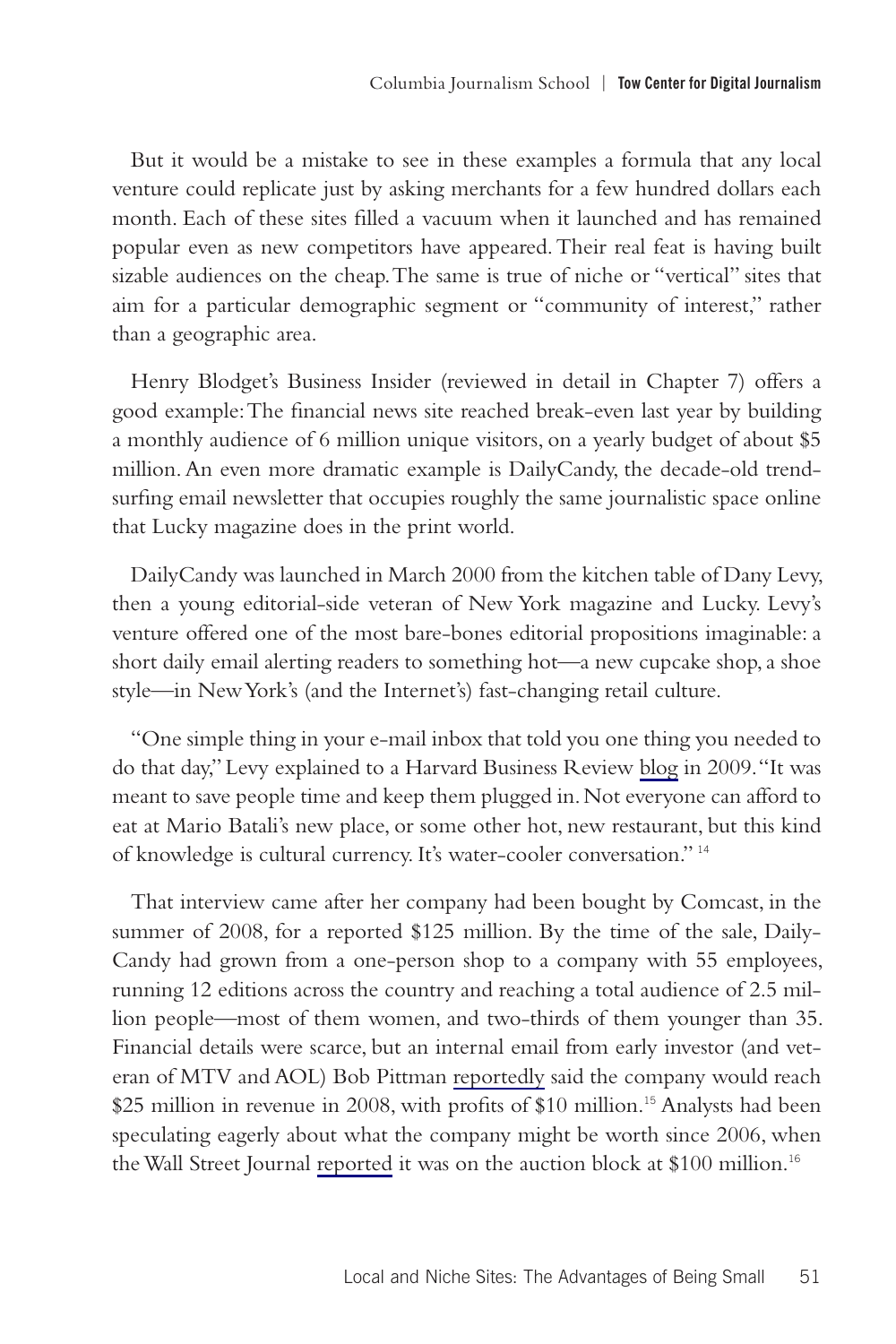Those numbers put DailyCandy in a different league financially from the local news ventures profiled in this chapter. But the dynamic that makes DailyCandy work was visible years earlier, when the newsletter was a grass-roots venture with much smaller ambitions. Levy launched her business with \$50,000 in savings and \$250,000 raised from family and friends. The first edition went out to just 700 people, mostly friends or colleagues of Levy, then readership grew explosively. In 2001 the newsletter was already paying for itself, with tiny ads in each emailed edition as well as separate sponsored emails straight from advertisers.

By 2003 the subscriber list had grown to 285,000—more than 400 times its starting audience, a stunning ratio for so-called organic growth achieved with minimal outside support. It was on the basis of these numbers that Pittman made his initial investment in the business, reported to be "in the single-digit millions," which in turn fueled the newsletter's expansion into new markets and new editions.<sup>17</sup>

In a broad sense, the experience of successful local and niche sites bears out the received wisdom that media ventures in today's hypercompetitive landscape must "specialize or localize." But only a fraction of online news outlets that pursue this strategy ultimately succeed. Defining and attracting a desirable audience is necessary, of course, but not by itself sufficient; acquiring that audience on a tight budget is what sets successful grass-roots ventures apart from the also-rans.

<sup>&</sup>lt;sup>1</sup> See, for instance, Laura McGann, "Six reasons to watch local news project TBD's launch next week," Nieman Journalism Lab, Aug. 6, 2010. http://bit.ly/dRnAxQ

<sup>&</sup>lt;sup>2</sup> Alan D. Mutter, "Hyperlocals like TBD: More hype than hope," Reflections of a Newsosaur, Feb. 24, 2011. http://bit.ly/fVi6M0

<sup>&</sup>lt;sup>3</sup> Paul Farhi, "Allbritton Communications slashes staff at reorganized TBD.com," Washington Post, Feb. 23, 2011. http://wapo.st/g8XcRa

<sup>&</sup>lt;sup>4</sup> Rafat Ali, "Politico Crushing It On Revs, Profits In Fiscal '09; Changes Ownership Structure," paidcontent.org, Jan. 4, 2010. http://bit.ly/eMimy7

<sup>&</sup>lt;sup>5</sup> Michael Wolff, "Politico's Washington Coup," Vanity Fair, August 2009. http://bit.ly/eyx79Y

 $6$  Paul Farhi, "TBD.com making its move into the crowded market of local news," Washington Post, Aug. 7, 2010. http://wapo.st/hTwEAG

<sup>7</sup> Main Street Connect, "Community News." http://bit.ly/e4nfiB